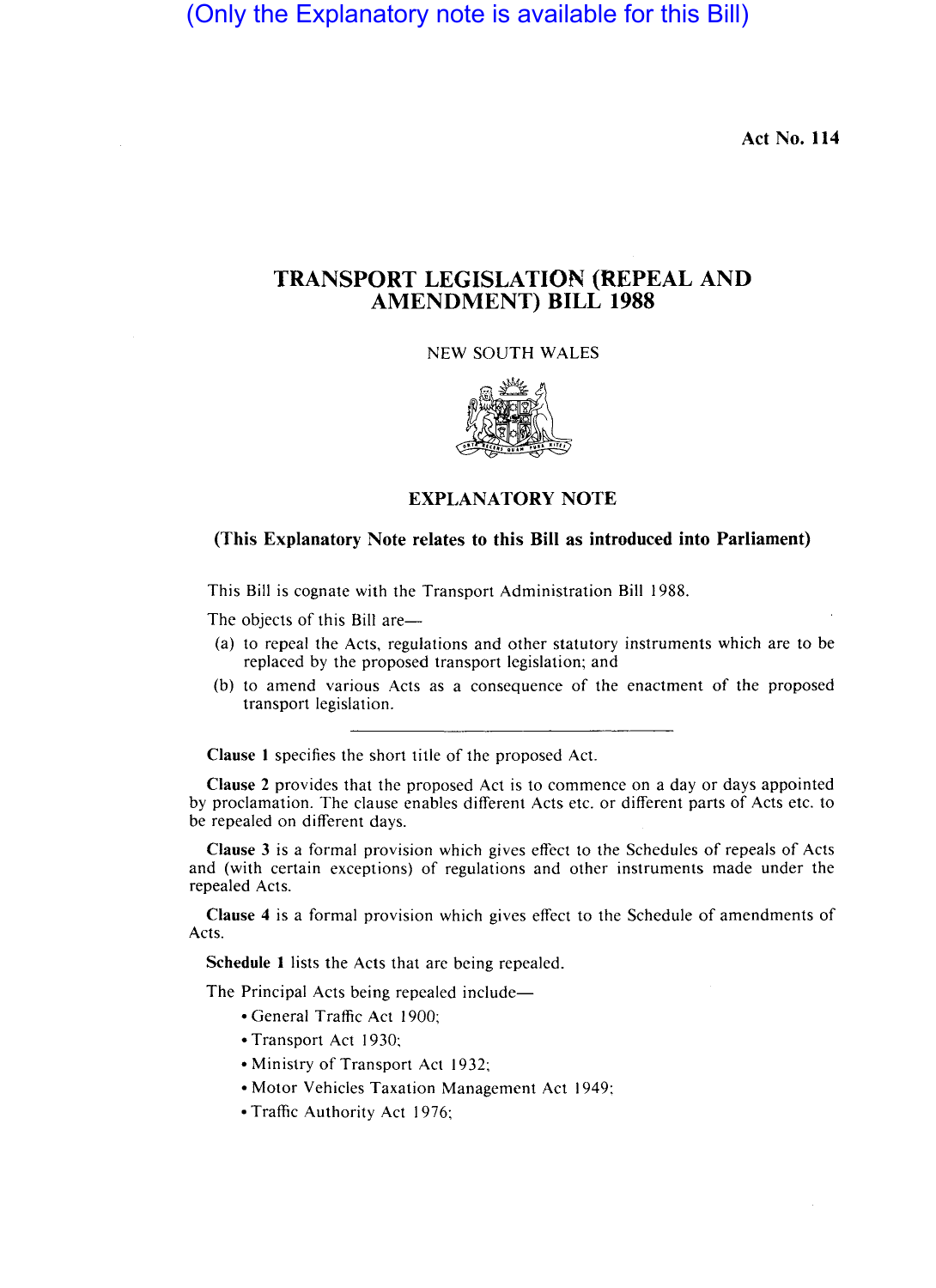**Transport Legislation (Repeal and Amendment) 1988** 

- Transport Authorities Act 1989;
- Motor Vehicles (Taxation) Act 1980.

Schedule 2 lists the regulations etc. under the above Acts that are being repealed.

Schedule 3 lists the regulations etc. under the above Acts that are not being repealed, but that are to continue in force under the relevant new legislation. The regulations continued in force are as follows:

- pedestrian and other regulations under the General Traffic Act 1900.
- regulations and by-laws under the Government Railways Act 1912.
- regulations relating to SRA and UTA staff under the Transport Authorities Act 1980.

Schedule 4 consequentially amends the following Acts:

- Air Navigation Act 1938:
- Minor consequential amendment.
- Attachment of Wages Limitation Act 1957:

Preserves existing provisions for the attachment of wages of staff of the transport authorities that are similar to those applying to public servants.

• Capital Debt Charges Act 1957:

Minor consequential amendment.

• Clean Waters Act 1970:

Minor consequential amendment.

- Construction Safety Act 1912: Minor consequential amendment.
- Crimes Act 1900:

Minor consequential amendment.

• Darling Harbour Authority Act 1984:

Minor consequential amendment.

• Electricity Act 1945: 1

Minor consequential amendment.

- Environmental Planning and Assessment Act 1979:
	- Minor consequential amendment.
- Government and Related Employees Appeal Tribunal Act 1980:
	- Consequential amendments to retain application of Act for appeals by staff of former Department of Main Roads.
- Government Railways Act 1912:

The Government Railways Act 1912 is to be substantially repealed. Part 9 of the Act is to be retained to ensure that any superannuation benefits that are payable, or may still become payable, under that Part are preserved (the scheme established by the Part was closed in 1964). The short title of the Act is to become the Government Railways (Superannuation) Act 1912. Provisions in Parts  $1-7$  and Part 10 of the Act which still have practical utility are dealt with in the Transport Administration Bill 1988.

Industrial Arbitration Act 1940: 1

Minor consequential amendment.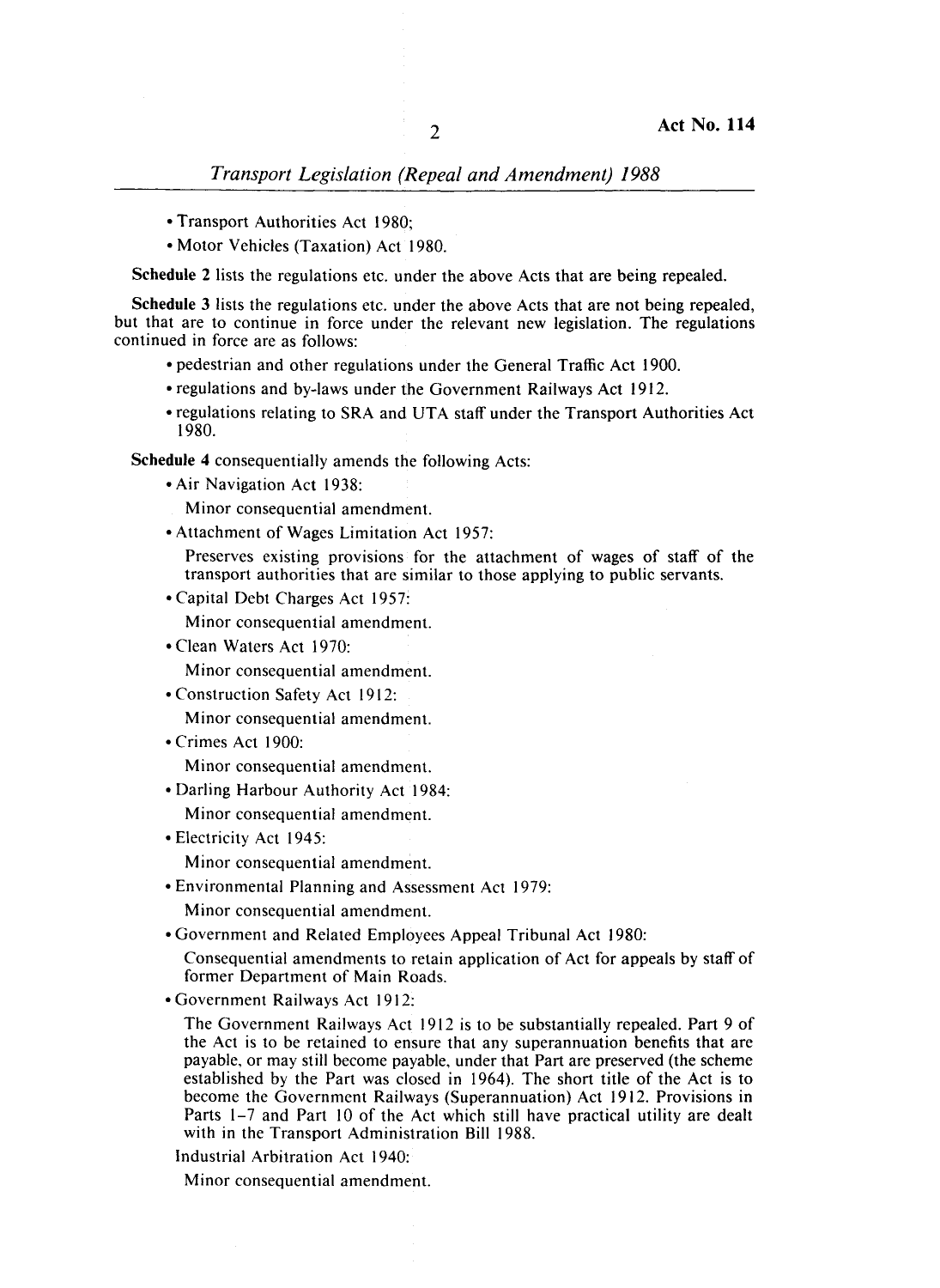• Justices Act 1902:

Minor consequential amendment.

• Local Government Act 1919:

Consequential amendments to provisions relating to public roads.

• Motor Vehicle Driving Instructors Act 1961:

Transfers functions under the Act from the Department of Motor Transport to the Roads and Traffic Authority and makes other minor consequential amendments.

• Public Authorities (Financial Arrangements) Act 1987:

Applies the borrowing and other provisions of the Act to the Roads and Traffic Authority and retains their application to the State Rail Authority and the State Transit Authority.

• Public Authorities Superannuation Act 1985:

Minor consequential amendment.

• Public Finance and Audit Act 1983:

Applies the audit and reporting requirements of the Act to the Roads and Traffic Authority and retains their application to the State Rail Authority and the State Transit Authority.

• Public Sector Management Act 1988:

Provides that the Roads and Traffic Authority is to be a declared authority under the Act and that the State Rail Authority and the State Transit Authority are to continue to be declared authorities.

• Public Works Act 1912:

The proposed Transport Administration Act 1988 will enable land to be acquired or resumed under the Public Works Act 1912 for railway construction (and for other works of the State Rail Authority). The Public Works Act 1912 is amended to repeal special provisions relating to the resumption etc. of land for railway construction which will no longer be necessary or which are obsolete.

• Recreation Vehicles Act 1983:

Transfers functions under the Act from the Department of Motor Transport to the Roads and Traffic Authority and makes other minor consequential amendments.

• Stamp Duties Act 1920:

Minor consequential amendment.

• State Authorities Non-contributory Superannuation Act 1987:

Minor consequential amendment.

• State Authorities Superannuation Act 1987:

Minor consequential amendment.

• State Public Service Superannuation Act 1985:

Minor consequential amendment.

- Statutory and Other Offices Remuneration Act 1975:
	- Removes the Chief Executives of the transport authorities from the application of that Act.